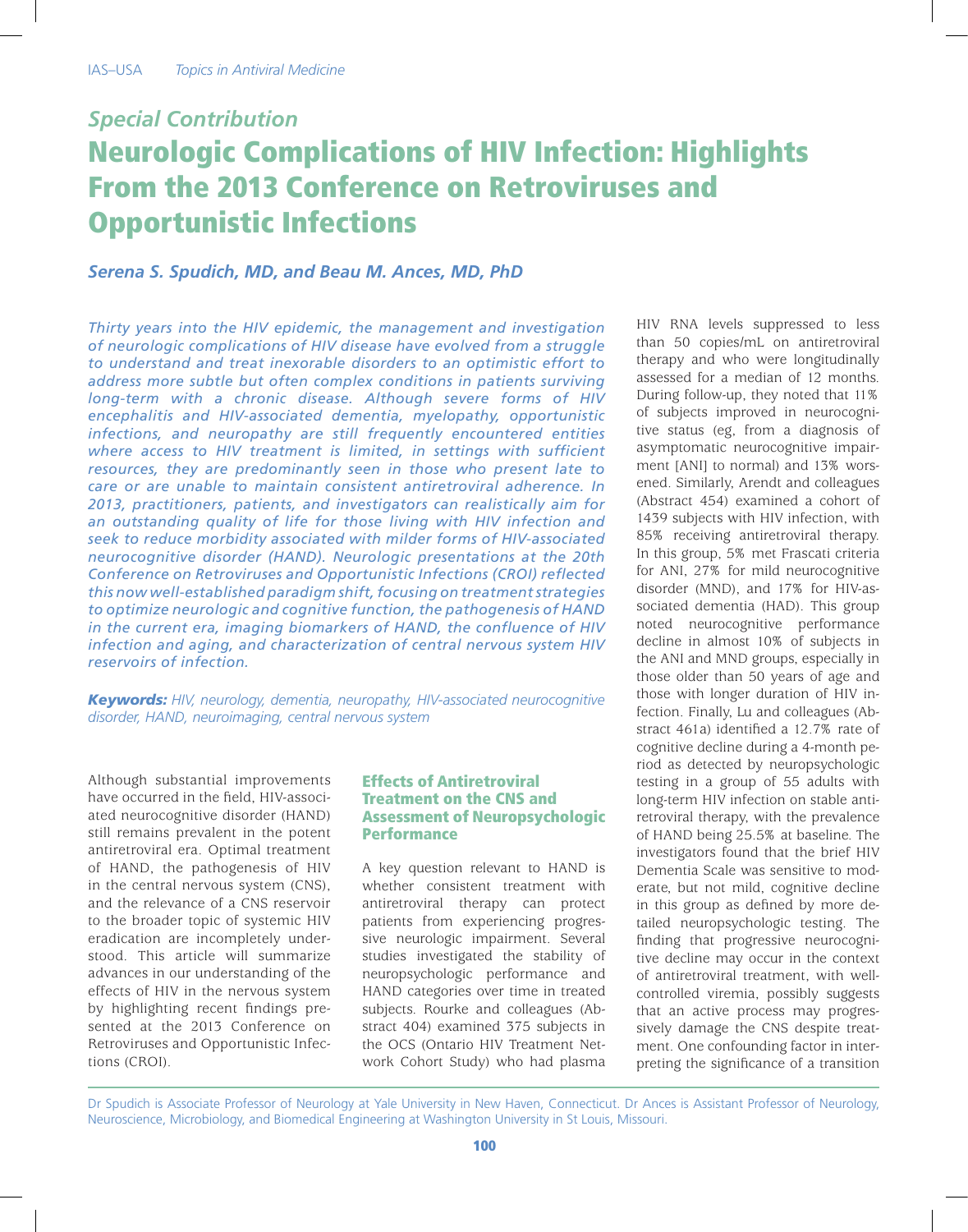from ANI to MND is that the primary distinction between these 2 forms relies on patient reporting of symptoms of impairment on activities of daily living; if subjects are made aware of an ANI status, this awareness may impact subsequent assessments. Additionally, analysis by treatment status and even treatment adherence needs to be performed in a rigorous manner to determine whether potent antiretroviral therapy can protect the CNS.

The frequency and clinical significance of asymptomatic cerebrospinal fluid (CSF) viral escape in subjects on antiretroviral therapy, where CSF HIV RNA levels are detectable using standard assays in subjects with undetectable plasma viral loads, has been the subject of recent study.**<sup>1</sup>** Perez-Valero and colleagues (Abstract 402) found CSF viral escape in only 88 of 3304 visits during which paired CSF and plasma samples were obtained for research purposes in HIV-infected subjects on antiretroviral therapy, reflecting detection of CSF viral escape in 60 of 789 subjects tested. The presence of CSF viral escape was not associated with progressive neurologic symptoms but was associated with elevated CSF white blood cells (WBCs) and detectable plasma HIV RNA, though at less than 50 copies/mL. This study does not support an important role for CSF virologic escape detected in the researchrelated setting with regard to the development of neurologic or cognitive decline. These findings are consistent with an earlier report from CROI 2012 showing that research subjects with 1 identified event of asymptomatic CSF viral escape were not at increased risk of further detectable HIV in the CSF or plasma.**<sup>2</sup>**

Based on specific biochemical characteristics, certain antiretroviral drugs or regimens have been proposed to have increased effectiveness in the CNS. One characteristic presumed to be important is the level of CNS exposure reached by a given antiretroviral drug, also termed CNS penetration effectiveness (CPE), which has led to the generation of a CPE scoring method to assess potential CNS efficacy of a regimen.**<sup>3</sup>** Fabbiani and colleagues

(Abstract 405) examined whether the CPE score might be improved by incorporating information about a subject's known resistance genotype. Genotypic information from plasma and the calculated CPE of subjects' regimens were combined to demonstrate that the use of a CPE score corrected for genotypic sensitivity score improved the prediction of neuropsychologic performance in subjects on antiretroviral therapy.

Ellis and colleagues (Abstract 20) presented the findings of their multicenter CIT2 (Cognitive Intervention Trial 2) study, a long-term randomized study to assess whether regimens with high CPE scores might be superior to those with lower CPE scores in improving neuropsychologic performance in persons diagnosed with HAND. As reported, challenges to recruitment in the study resulted in data safety monitoring board recommendations to stop recruitment prior to reaching the proposed enrollment of 120 subjects, based on futility. Furthermore, despite an adaptive randomization design, subjects in the 2 study arms (higher or lower CPE) had statistically significant differences in hepatitis C virus (HCV) status and nadir CD4+ cell count. In an analysis of the 49 subjects with follow-up, no statistically significant differences in neuropsychologic test performance (primary end point) were observed between HIV-infected subjects initiating higher compared with lower CPE regimens. Due to cessation prior to reaching enrollment targets, the study was likely not fully powered to determine whether there is a role for initiating or switching to CNStargeted antiretroviral therapy in HIVinfected patients with HAND. Whereas the CIT2 study examined the potentially beneficial effects of CNS-targeted therapy, Perez-Valero and colleagues (Abstract 406) examined the possible deleterious impact of HIV monotherapy on the CNS. They found that neither ritonavir-boosted (/r) lopinavir nor darunavir/r as monotherapy was associated with more frequent or severe neurocognitive impairment compared with triple-drug therapy in a large cohort of patients selected for having had more than 1 year of viral suppression

in plasma. However, subjects were not randomized to either regimen, thus it is unclear what biases may have existed for subjects to be eligible for monotherapy versus triple therapy.

Robertson and colleagues (Abstract 410) presented a related study assessing the effect of antiretroviral regimen simplification on neuropsychologic performance. In this study, subjects on stable tenofovir, emtricitabine, plus atazanavir/r were randomized to switch to abacavir, lamivudine, plus unboosted atazanavir or continue tenofovir, emtricitabine, plus atazanavir/r. This large randomized controlled study of 296 subjects, with well-matched groups on stable therapy at baseline, demonstrated no difference in performance over time in either group.

Several studies examined specific individual drugs and their effects in the CNS. Letendre and colleagues (Abstract 178LB) reported consistently high levels of dolutegravir in the CSF in 12 subjects who underwent CSF sampling at weeks 2 and 16 of dolutegravir therapy, with levels exceeding the in vitro 50% inhibitory concentration  $(IC_{50})$  against wild-type viruses. This group also exhibited rapid reduction of CSF HIV RNA levels after initiation of a regimen containing dolutegravir plus 2 nucleoside analogue reverse transcriptase inhibitors (nRTIs) in treatmentnaive subjects. These data suggest that dolutegravir, a new integrase strand transfer inhibitor currently in development with a favorable systemic safety and efficacy profile, may be a potent drug for suppression of HIV in the CNS. Maraviroc has been posited to potentially benefit the CNS by targeting monocyte or macrophage lineage infection due to inhibition of CC chemokine receptor type 5 (CCR5). To investigate this question, Ndhlovu and colleagues (Abstract 403) examined blood and neuropsychologic measures before and after 24-week maraviroc intensification in 11 subjects on virally suppressive antiretroviral therapy (plasma HIV RNA levels < 50 copies/ mL for > 6 months). The investigators noted improvements in neuropsychologic test performance over time,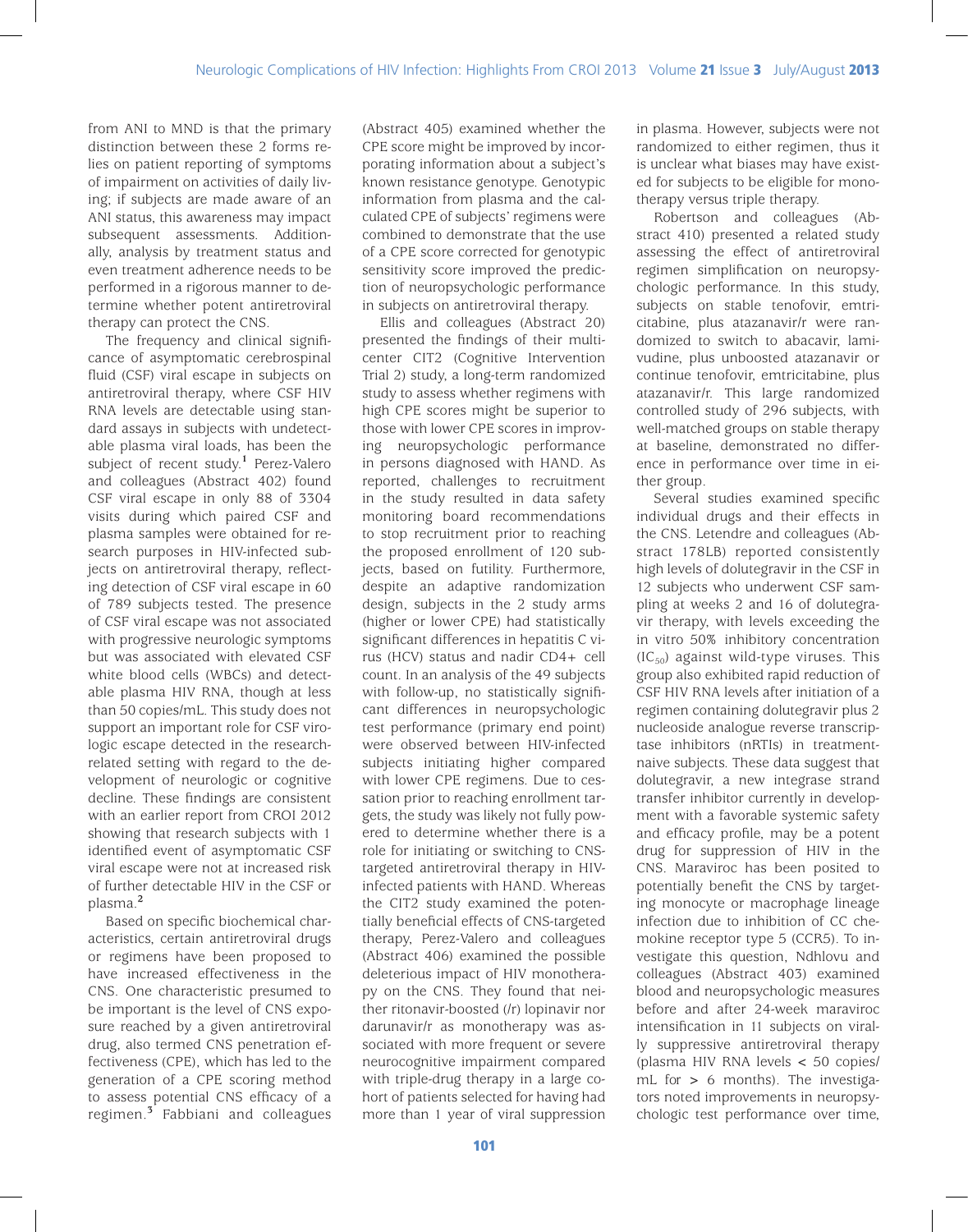though a control group or placebo group to adequately assess improvements due to practice effect was not included. The investigators saw reduction in total HIV DNA in monocytes—a marker they previously correlated with cognitive impairment—as well as reduction in other measures of systemic immune activation, including soluble (s)CD14 levels and activation of CD8+ T lymphocytes and CD14+CD16+ monocytes. Letendre and colleagues (Abstract 407) also performed a crosssectional study to assess for potential relationships between exposure to efavirenz and neurocognitive functioning. They found that long-term use of efavirenz was associated with a worsening of neurocognitive functioning compared with use of lopinavir. This study raises further questions about the effects of efavirenz. It remains unknown if the observed poorer performance with efavirenz is due to neurotoxic effects or to lower CPE of efavirenz. This retrospective study could neither randomize nor match individuals. In addition, the efavirenz and lopinavir/r groups differed with regard to duration of therapy, duration of infection prior to initiation of therapy, and possibly their reasons for choosing regimens. It is plausible that efavirenz, given in a triple-drug, once-a-day combination pill, may have been chosen by practitioners because of a perception that subjects might be cognitively impaired and thus need simpler regimens. Further studies are crucial to assess the efficacy of efavirenz in the CNS.

Although most studies focusing on neurologic impairment were predicated on the concept that HAND results from direct HIV effects in the brain, Grima and colleagues (Abstract 452) studied the association between HAND and liver steatosis as a marker of visceral fat in HIV infection. In a study of 129 subjects, more than 90% of whom were on long-term (median, 8 years) antiretroviral therapy, liver steatosis was measured by transient elastography. The investigators found that a statistically significantly higher proportion of subjects with high-grade liver steatosis had neurocognitive impairment as assessed by Frascati criteria. In multivariate

analyses after correcting for other possible cofactors, high-grade steatosis remained independently associated with cognitive impairment. Because highgrade liver steatosis is thought to reflect visceral fat accumulation, this study raises interesting questions regarding whether common metabolic mechanisms might also contribute to HAND. Another connection, as yet unexplored, is the potential impact of hepatic encephalopathy on cognitive performance in individuals with high-grade steatosis that has progressed to cirrhosis.

Finally, to assess the effects of very early acute HIV infection and immediate antiretroviral therapy on the nervous system, Kore and colleagues (Abstract 19) examined neuropsychologic performance in subjects recruited within the first month after HIV infection in Bangkok, Thailand. They found that median performance (an estimated 17 median days after infection) on 4 tests in 36 antiretroviral-naive subjects with acute HIV was not significantly different from norms derived from age-matched, HIVinfected subjects with similar levels of education and of comparable age. The baseline summarized test performance (composite neuropsychologic test Z score [NPZ4]) modestly correlated with days postinfection and with CSF HIV RNA levels but did not correlate with tests of anxiety or depression. In longitudinal follow-up, improvements in neuropsychologic test performance after acute treatment paralleled changes observed during serial testing at similar intervals in the HIV-uninfected controls. Only motor improvements were seen in HIV-infected patients starting antiretroviral therapy compared with HIV-uninfected controls. During a 6-month period, no difference in neuropsychologic improvement was detected between treatment with a tripledrug, nonnucleoside analogue reverse transcriptase inhibitor (NNRTI)-based regimen and a 5-drug regimen that included maraviroc and raltegravir.

#### Neuropathogenesis of HIV Infection

Numerous presentations at the 2013 CROI focused on elucidating the mechanisms of HIV-related CNS injury, including specific virologic and immunologic substrates of brain injury that might underlie neurologic disorders. Tilghman and colleagues (Abstract 414) sought to assess whether specific viral sequences in blood HIV tyrosine aminotransferase (*tat*) or envelope (*env*) genes were associated with cognitive impairment in 155 subtype-C HIV– infected individuals in India. HIV *tat* and *env* sequences from 56 subjects considered impaired, based on global deficit scores obtained from a detailed neuropsychologic assessment, were analyzed and compared with sequences amplified from 99 HIV-infected unimpaired subjects. Novel signature residues in HIV *tat* were associated with the presence of cognitive impairment. In particular, a structural change in the HIV molecule within the *tat* sequence affected the conformation of a dicysteine motif that has been previously associated with HIV neurotoxicity. Results from this study lend additional support to hypotheses that certain HIV variants may be associated with enhanced neurotoxicity and further our understanding of mechanistic bases of this heightened toxicity. Shikuma and colleagues (Abstract 21) presented another study investigating whether mitochondrial function might associate with neurologic biomarkers in antiretroviral therapy–treated participants enrolled in the cardiovascular substudy of the Hawaii Aging with HIV Cohort (median age, 55 years). They measured markers of mitochondrial function and oxidation, including activity of Complex I (reduced nicotinamide adenine dinucleotide [NADH] dehydrogenase) and Complex IV (cytochrome C oxidase) of the electron transport chain, and mitochondrial-specific 8-oxo-deoxyguanine (mt-8-oxo-dG), a measure of mitochondrial-specific oxidative stress. They observed an association between neuroimaging and neuropsychologic performance and mitochondrial function. These included inverse relationships between Complex I activity and caudate and nucleus accumbens volumes as well as neuropsychologic performance, and between mt-8-oxo-dG and hippocampus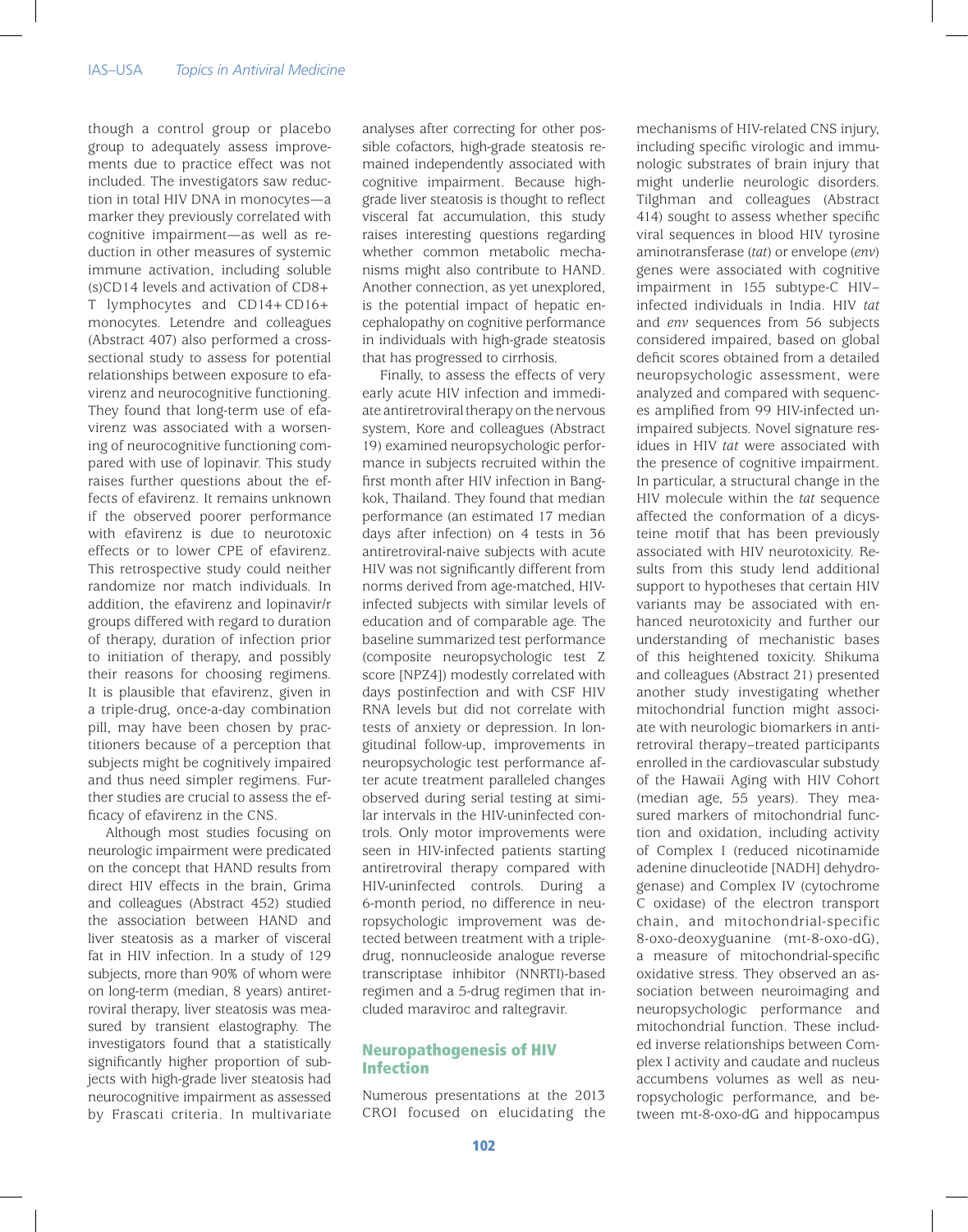and amygdala volumes. Although results from this study are preliminary, with no HIV-uninfected controls to indicate whether the identified correlations are HIV-specific, these intriguing data suggest a connection between mitochondrial function and measures of brain integrity in HIV infection, an association known to exist in a broad range of neurologic diseases.

Biomarkers of viral burden, inflammation, neuronal injury, amyloid processing, and blood-brain barrier breakdown may not only help detect the presence of neurologic disease but may also reveal neuropathologic mechanisms in HIV disease, especially when combined. To investigate the spectrum of neurologic pathogenesis across distinct stages and conditions of HIV infection, several investigators performed translational studies measuring diverse biomarkers to assess mechanisms of HIV-related brain injury in specific clinical groups. Calcagno and colleagues (Abstract 438) examined neurologic biomarkers in 34 subjects who had no neurocognitive complaints but presented to care with advanced disease (defined as a CD4+ cell count  $\langle$  100/ $\mu$ L). These antiretroviral-naive subjects had a median age of 42 years and a median CD4+ cell count of 23/µL. None of the subjects was diagnosed with HAND, based on neuropsychologic testing. Subjects had median CSF HIV RNA levels of 3.8  $log_{10}$  copies/mL; showed evidence of elevated total (t-)tau, phosphorylated (p-)tau, and reduced amyloid beta (1- 42) in their CSF (9%-15% of subjects); and harbored 12% predicted CXC chemokine receptor type 4 (CXCR4) coreceptor tropism in CSF. Although CSF WBC counts were generally low, likely reflecting the very low systemic CD4+ cell counts, these subjects manifested high levels of intrathecal immunoglobulin synthesis and blood-brain barrier breakdown. However, no appropriately matched controls were included for comparison. Anderson and colleagues (Abstract 437) performed a study of a slightly more heterogeneous subject group with advanced HIV infection (3 of 15 subjects on antiretroviral therapy; CD4+ cell count median, 62/µL),

symptoms of recent neurologic decline, and a high (5 of 15 subjects) prevalence of HAD. They focused on measurement of CSF alpha interferon and found that levels of this marker negatively correlated with performance on a number of tests, most strongly with motor performance. These findings suggest that alpha interferon may be a mediator of HAND in advanced HIV infection. Silke and colleagues (Abstract 430) investigated plasma and CSF inflammatory markers prior to and after initiation of treatment in 60 subjects in Thailand. They found elevated levels of neopterin in plasma and CSF in women with cognitive impairment compared with nonimpaired women and all men. HIV RNA levels declined after 12 months of antiretroviral therapy, but intestinal fatty acid binding protein (iFABP) interleukin-10 and monocyte chemoattractant protein-1 did not diminish with treatment in women as much as in men. Although the cause of these sex differences is as yet unclear, they suggest that immune responses to HIV and treatment may need to be measured independently in women and men to rigorously understand immunopathogenesis in the CNS.

Keating and colleagues (Abstract 432) investigated the patterns of mediators of inflammation and chemotaxis, including interleukin-6, tumor necrosis factor, tissue inhibitor of metalloproteinase-1, and sCD14 and sCD163, among others, detected in the CSF in subjects at distinct stages of HIV infection. They found elevations in certain markers in HIV-infected groups compared with the HIV-uninfected group, beginning at the stage of untreated primary HIV infection (PHI) and persisting through all stages of untreated infection. Several markers were reduced but did not normalize in subjects treated with systemically suppressive antiretroviral therapy. These results suggest a possible utility of these markers for monitoring persistent intrathecal immune activation in the presence of antiretroviral treatment.

Lee and colleagues (Abstract 446) investigated whether HIV controllers who maintain plasma HIV RNA levels below 1000 copies/mL in the absence of treatment manifest CNS pathology, based on neuroimaging and CSF analyses. Eleven elite controllers (plasma HIV RNA levels below 50 copies/ mL) and 6 viremic controllers (plasma HIV RNA levels between 50 copies/mL and 1000 copies/mL) were compared with treated and untreated subjects with chronic HIV infection (CHI) and with HIV-uninfected controls. Despite the fact that HIV controllers overall had median HIV RNA levels in both plasma and CSF of less than 40 copies/mL, they manifested poorer neuropsychologic performance than all other groups, which correlated with lower ratios of the neuronal integrity marker N-acetylacetate/creatine in the brain. Rates of drug use and alcohol abuse were similar between comparison groups. Further correlation with a broad range of immune activation and neural injury markers might identify mechanisms of this evident neuronal injury in HIV controllers.

# Neuroimaging of HIV

A number of presentations at CROI 2013 focused on the utilization of noninvasive neuroimaging methods to assess HIV reservoirs in the brain. Two major areas of focus were PHI and the impact of cofactors. Ragin and colleagues (Abstract 463) observed changes in white matter integrity (as assessed by diffusion tensor imaging [DTI]) in 16 individuals with PHI compared with 21 HIV-uninfected controls. Changes were greatest within the corpus callosum. Wright and colleagues (Abstract 466) investigated changes in white matter integrity in 62 individuals with PHI, 16 individuals with CHI, and 19 HIV-uninfected controls. No statistically significant differences were seen between the PHI group and HIVuninfected controls. However, statistically significant differences were seen between the CHI group and either the PHI group or the HIV-uninfected controls. When individuals with PHI and those with CHI were evaluated across the spectrum of duration of infection, progressive changes in DTI metrics were seen with increasing duration of disease. These results suggest that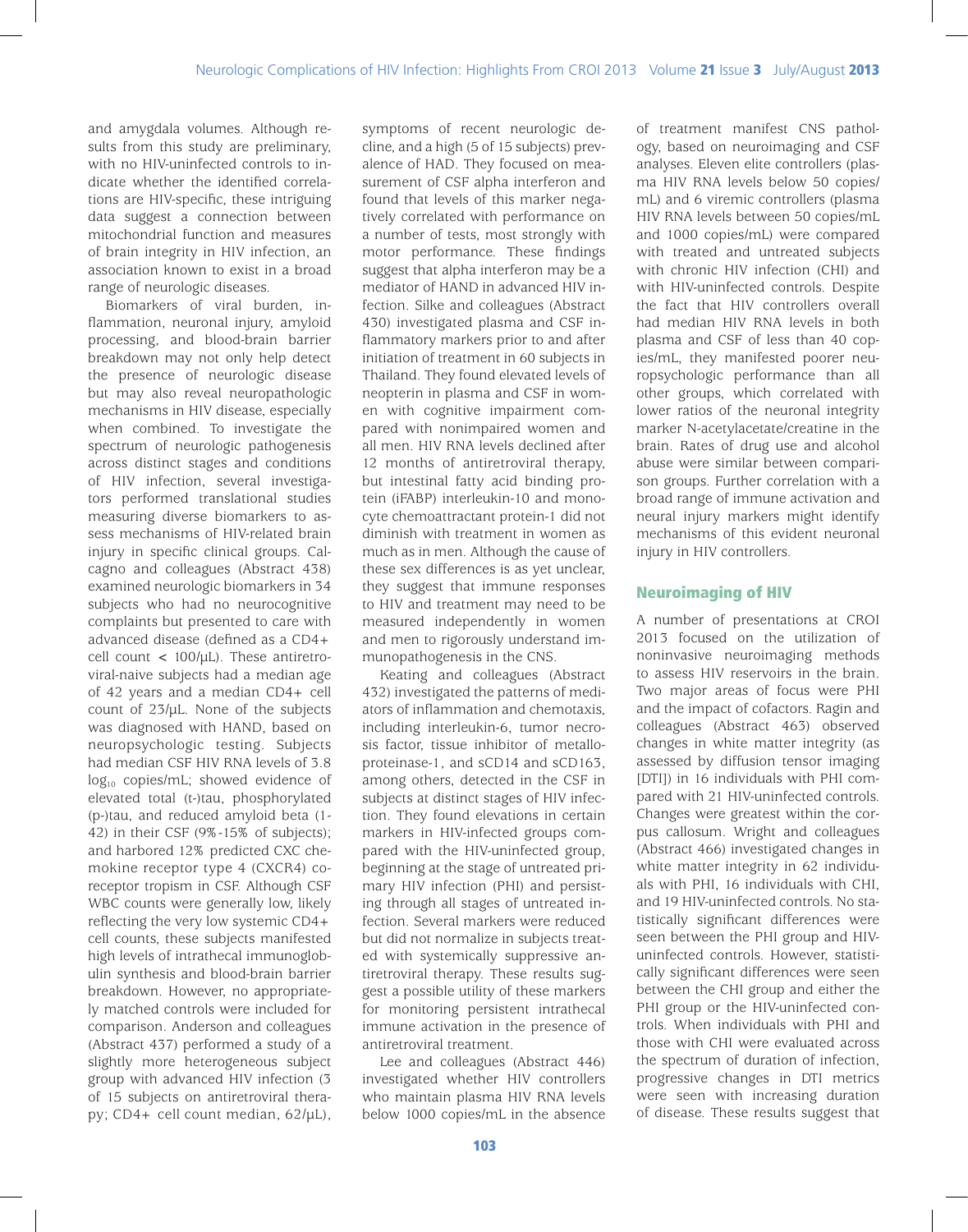neuroimaging detects more subtle changes in the brain than neuropsychologic performance assessments (Abstract 19). Grill and colleagues (Abstract 465) showed that levels of CSF tryptophan, a precursor of serotonin and kynurenine, correlated with magnetic resonance spectroscopy (MRS) and CSF markers of inflammation in individuals with CHI but not those with PHI. Finally, Dash and colleagues (Abstract 469) demonstrated in a mouse model that HIV infection leads to changes in MRS over time. In particular, N-acetylaspartate (NAA) and myoinositol (Mi), which are measures of neuronal viability and neuroinflammation, respectively, were altered soon after inoculation with HIV, and these measures continued to worsen with progressive duration of disease. With regard to CHI, a number of variables may influence neuroimaging measures. Using the CHARTER (CNS HIV Antiretroviral Therapy Effects Research) dataset of 263 individuals, Fennema-Notestine and colleagues (Abstract 468) observed that poorer neuronal integrity (as measured by NAA) was seen in individuals with CHI and a history of greater immunosuppression. Heaps and associates (Abstract 467) showed that HIV and HCV have compounding effects on white matter integrity within the corpus callosum. Ortega and colleagues (Abstract 464) investigated the effects of HIV subtype on neuroimaging measures. In their study, DTI was performed in 17 HIV-uninfected controls in the United States, 17 subtype-B HIV–infected individuals in the United States, 17 HIVuninfected controls in South Africa, and 17 subtype-C HIV–infected individuals in South Africa. HIV infection, regardless of subtype, led to substantial decreases in brain volumetrics, especially within subcortical areas. However, there were no statistically significant differences between the subtype-B HIV– and subtype-C HIV– infected groups.

Finally, Winston and colleagues (Abstract 462) demonstrated that antiretroviral effects on neuroimaging measures may differ depending on when HIV-infected patients  $(n = 22)$ 

were examined after administration of therapy. From administration to 48 weeks after receiving therapy, MRS measures improved. However, from 48 weeks to 144 weeks after therapy, many of these improvements were reversed or worsened with medications, suggesting antiretroviral toxicity. In general, these studies suggest that neuroimaging could be considered in future HAND criteria; however, additional longitudinal studies are needed.

#### CNS HIV and Aging

By 2015, it is expected that more than 50% of all HIV-infected individuals in the United States will be older than 50 years of age. This rise in the prevalence of older individuals is due both to new infection (approximately 15%) and to patients living longer because of antiretroviral therapy. Older HIV-infected individuals account for approximately 35% of all deaths, with most individuals now dying from non–HIV-related causes.**<sup>4</sup>** A rapidly growing area of research has begun to concentrate on the effects of HIV and aging on brain function.

The field of HIV and aging in the brain was initially stimulated by results from the Hawaii Aging with HIV Cohort study. The prevalence of HAND was almost 2-fold greater in older (> 50 years old) HIV-infected individuals than in younger (20-39 years old) HIV-infected patients.**<sup>5</sup>** However, questions remain as to whether this observed increase in the prevalence of HAND is due to a synergistic or additive effect of HIV infection and aging.**<sup>6</sup>** Goodkin and colleagues (Abstract 439) studied 2278 HIV-infected and 2808 HIV-uninfected individuals from the MACS (Multicenter AIDS Cohort Study). Using a multiple covariate, linear mixed model that controlled for numerous variables, an interaction between age and HIV disease stage was observed, especially within the memory and executive cognitive domains. These findings nicely complement recent results from the CHARTER study. Heaton and colleagues previously demonstrated decreases in global neurocognitive performance with aging

for both HIV-uninfected and HIV-infected individuals in the CHARTER study.**<sup>7</sup>** However, in the CHARTER data, a greater divergence emerged between the 2 groups at older  $(> 55$  years old) ages.

Numerous etiologies, including genetics, metabolic risk factors, and frailty, could account for the increased prevalence of HAND in older individuals. The original Hawaii Aging with HIV Cohort study demonstrated that older HIV-infected individuals with at least 1 apolipoprotein E4 allele have an increased risk of dementia.**<sup>8</sup>** Cysique and colleagues (Abstract 442) confirmed this result in a smaller cohort of middle-aged HIV-infected individuals in Australia. In addition, the presence of diabetes and other metabolic risk factors may contribute to HAND in older HIV-infected individuals.**<sup>9</sup>** Older individuals may be more likely to transition to mild cognitive impairment than younger individuals.

Grant and colleagues (Abstract 440) demonstrated that the VACS (Veterans Aging Cohort Study) Index may not only be a good predictor of future mortality but also of neuropsychologic impairment within the CHARTER cohort. From the MACS cohort, Smith and colleagues (Abstract 444) demonstrated that frail HIV-infected individuals had a greater risk for developing HAND than healthy HIV-infected individuals. Both of these presentations suggest that relatively simple laboratory tests and physical examinations could be added to our existing armamentarium to help predict which HIV-infected individuals are at increased risk of developing HAND.

Additional biomarkers are needed to assist clinicians in evaluating the effects of HIV infection and aging in the brain. Krut and colleagues (Abstract 443) observed independent effects of HIV infection and aging using the CSF biomarker neurofilament light (NFL) protein—a measure of neuronal injury. HIV-infected, untreated subjects had NFL levels equivalent to HIV-uninfected controls who were 19 years older. Although antiretroviral therapy improved NFL levels, CSF values were not completely normalized.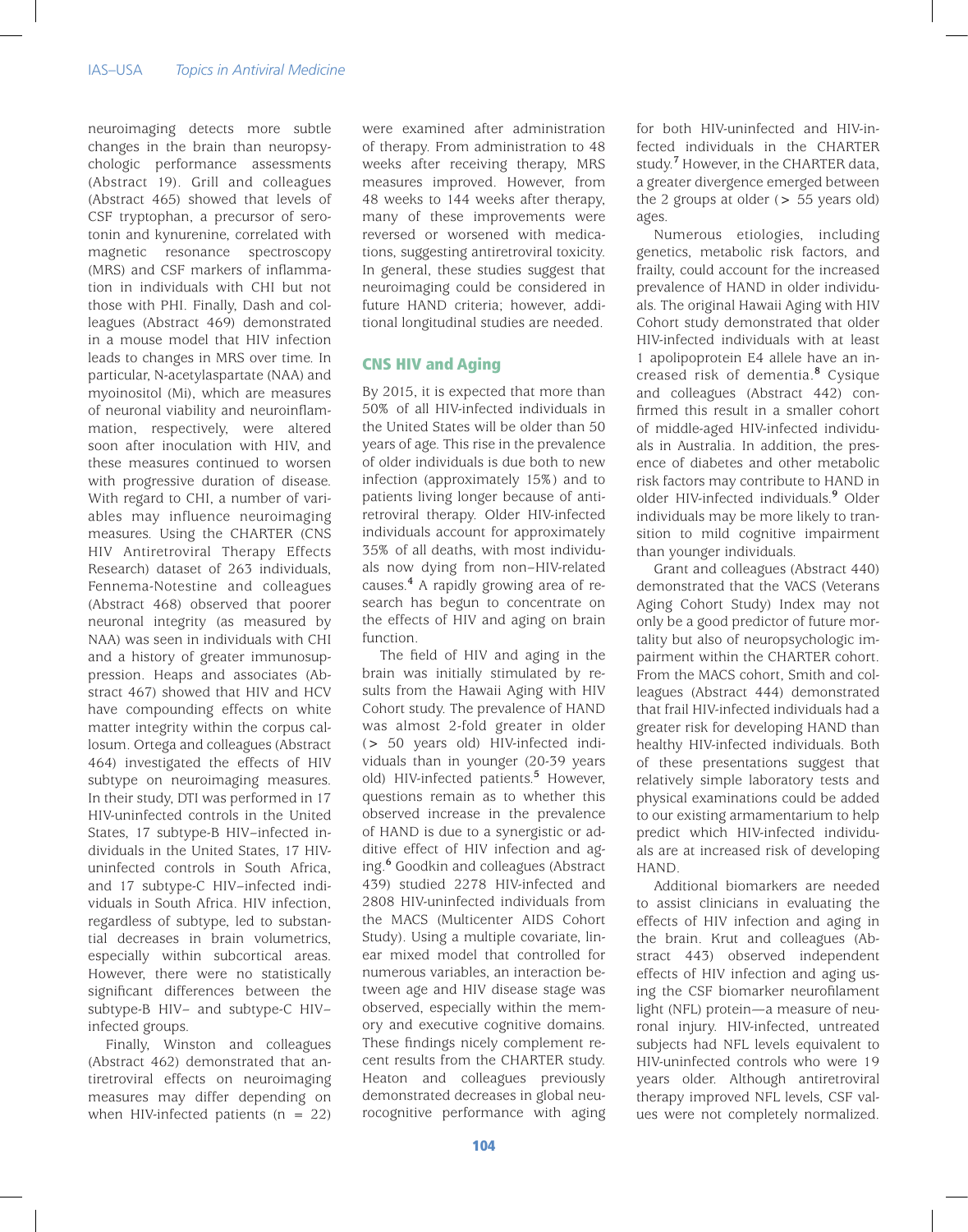Peterson and colleagues (Abstract 441) confirmed that from a possible panel of CSF measures, NFL was the most sensitive biomarker of HAND. Cysique and colleagues (Abstract 442) studied additional CSF biomarkers to determine whether an Alzheimer's disease profile, as elucidated by the presence of amyloid beta (ie,  $Ab_{42}$ ) or tau, was present in middle-aged individuals with CHI receiving antiretroviral therapy. An Alzheimer's disease profile consisted of 1 of 3 published cutoff criteria: profile 1, t-tau levels greater than 350 ng/L and  $Ab_{42}$  levels less than 530 ng/L; profile 2, p-tau greater than 60 ng/L and  $Ab_{42}$  less than 530 ng/L; or profile 3, t-tau greater than 350 ng/L and the ratio of  $Ab_{42}$  to p-tau less than 6.5. The risk of Alzheimer's disease in HIV-infected patients depended on the profile chosen and varied from 4.5% to 7.4%.

Thomas and colleagues (Abstract 445) studied whether novel neuroimaging measures that use resting-state functional connectivity could assist in discriminating the effects of HIV infection and aging on brain function. A substantial drop-off was seen in functional correlations in HIV-infected individuals more than 40 years old, suggesting a possible synergistic effect at older ages. Additional longitudinal studies are needed to identify the prognostic significance of CSF and neuroimaging biomarkers.

For this field to progress, a number of factors require further consideration, including appropriate controls, possible survivor bias, age at seroconversion, age at initiation of antiretroviral therapy, and duration of infection. The above studies presented at the 20th CROI hold great promise that relatively simple interventions could have a substantial impact on cognition in older HIV-infected patients. Areas to consider include (*a*) treatment of metabolic risk factors (ie, monitoring glucose levels and hypertension in HIV-infected patients); (*b*) reduction in comorbid factors (ie, substance abuse, depression, and anxiety); and (*c*) promotion of healthy behaviors. Many of the above CROI presentations nicely complement work by Foley and

colleagues,**<sup>10</sup>** who demonstrated that HIV-infected individuals with more cerebrovascular risk factors performed worse on neuropsychologic tests than HIV-uninfected controls. HIV-infected individuals who received treatment for HIV infection and metabolic factors performed better on neuropsychologic testing than HIV-infected patients receiving antiretroviral therapy alone.

# Strategies to Identify and Treat CNS Reservoirs for HIV

HIV eradication and potential approaches to an HIV "cure" were a major focus of clinical and basic presentations at CROI 2013. The question of whether a biologically and clinically significant reservoir exists for HIV within the CNS is crucial to understanding potential sources of resurgent HIV in the absence of antiretroviral treatment. A small number of presentations focused on identifying and accessing this reservoir, including studies of brain tissues in humans and in animal models, research on compartmentalization of HIV between CSF and blood, and strategies to reduce this reservoir.

Several groups examined human autopsy or animal necropsy tissue to seek evidence of HIV infection in CNS tissue. Gelman and colleagues (Abstract 373) investigated the presence of integrated HIV DNA in diverse nonlymphoid body tissues in 5 humans who died with HIV infection. They used an Alu (derived from *Arthrobacter luteus*)-Gag polymerase chain reaction (PCR) method to assess integrated HIV DNA and PCR to measure integrated and nonintegrated *gag/pol* HIV DNA in numerous deep tissues, including spleen, colon, lung, eye, heart, and brain. They identified measurable, though variable, levels of integrated HIV DNA in the brain, especially in cerebral white matter. However, no specific messenger (m)RNA expression pattern was found in subjects with higher levels of integrated HIV DNA in the brain. These findings emphasize the potential need to monitor the deep body tissue compartments in addition to circulating blood and lymphoid

tissues for the presence of latent reservoirs for HIV. These results suggest that methods that can directly assess the brain (especially neuroimaging and CSF studies) should still be considered in order to adequately evaluate HIV reservoirs in the brain.

Identification and monitoring of a brain reservoir for HIV during life is limited by lack of access to brain tissue. One strategy used to circumvent this challenge is to assess CSF, as CSF is produced in the choroid plexus and meninges within the CNS compartment and is in direct communication with the brain. Compartmentalized HIV variants are those uniquely found or enriched within a specific tissue compartment but not in another. The presence of compartmentalized CSF HIV, particularly that which evolves over time independently from variants in the blood, suggests a local reservoir for HIV in the CNS.

To investigate the timing of establishment of compartmentalized HIV, Sturdevant and colleagues (Abstract 23) examined full-length *env* sequences derived from CSF and blood in infants and young children with subtype-C HIV infection and developmental delay at a single time point prior to initiation of antiretroviral therapy. Despite the youth of these subjects and recency of their HIV infection, 28% had CSF viruses defined as compartmentalized based on formal Slatkin-Maddison testing for the level of distinct sequences between blood and CSF. Based on visual inspection of phylogenetic trees, an additional 25% of subjects harbored intermediate levels of compartmentalization that the investigators proposed may indicate a transition stage between an equilibrated and compartmentalized state. The slightly older children had a higher proportion of compartmentalized HIV, suggesting that compartmentalization evolved over the course of early infection. Strikingly, they noted that in 2 cases in which subjects were infected with 2 transmitted founder viruses, 1 virus became preferentially sequestered in the CSF and could not be detected in plasma. This study indicates that in children with subtype-C HIV infection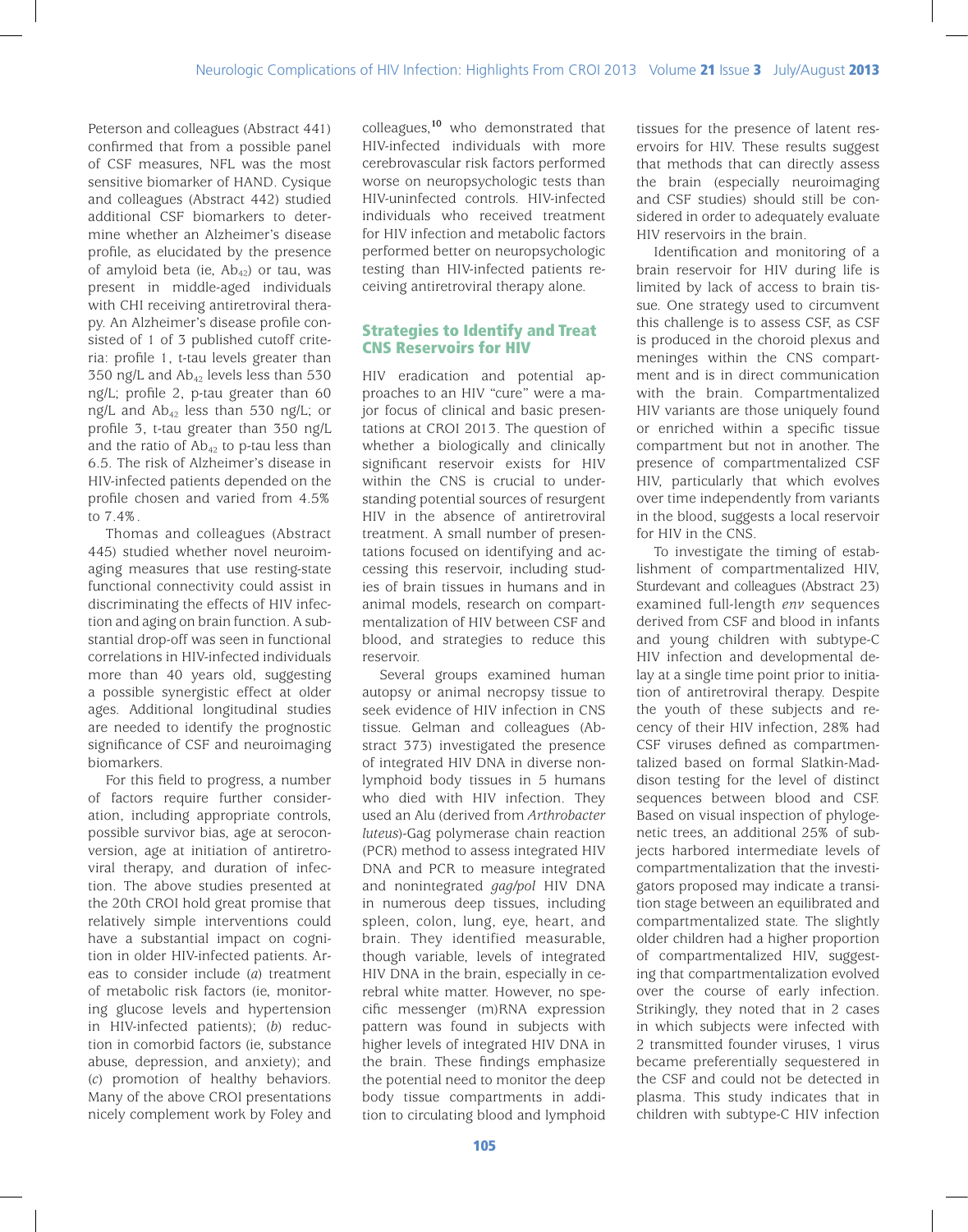in Malawi, compartmentalization, and thus potentially an HIV reservoir, is established within the first years of infection.

Yuh and colleagues (Abstract 415) showed the feasibility of using 454 deep sequencing methods to assess reverse transcriptase, protease, and *env* sequences in paired longitudinal samples of CSF and blood in adult subjects with early infection. In 5 subjects recruited during PHI and having HIV RNA levels greater than 3000 copies/ mL in both plasma and CSF, deep sequencing was successful in all samples and all regions, and all samples demonstrated very low levels of unique variants in CSF and plasma (ie, resistance mutations or polymorphisms in *env*). The biologic and clinical significance of very low-level variants uniquely detected in CSF remains to be seen, but deep sequencing tools may prove valuable in additional assessment of genotypic and phenotypic compartmentalization of HIV in the CNS.

To assess the initial establishment of CNS HIV reservoirs, Spudich and colleagues (Abstract 18) investigated whether founder viruses seen in the CNS compartment are identical to those detected in the periphery in very early acute HIV infection. Ten paired blood plasma and CSF samples with HIV RNA levels greater than 10,000 copies/mL in both specimens and with HIV subtype CR01\_AE in plasma were analyzed with full-genome sequencing. Full length *env* sequences generated by single-genome amplification were phylogenetically compared between compartments and used to determine genetic diversity and estimates of the time to the most recent common ancestor within each compartment. Phylogenetic analysis revealed highly similar sequences between the 2 compartments, and modest differences were noted in genetic diversity between compartments in several cases. One subject had 2 transmitted or founder viruses present in blood but only 1 in CSF, supported by higher within-compartment diversity and a longer time to most recent common ancestor (suggesting divergence of sequences within the donor). Other subjects actually had higher genetic diversity in the CSF, but nucleotide and amino acid analysis did not reveal a CSF genetic signature. Overall, these findings suggest that there is not a substantial selection or bottleneck for specific HIV virions entering the CNS during the acute stage of infection, and that CSF compartmentalization detected during early or chronic infection likely evolves after initial seeding of the CNS compartment.

In a related study, Campbell and colleagues (Abstract 22) investigated whether natalizumab, a monoclonal antibody against α4-integrin known to block trafficking of leukocytes across the blood-brain barrier and also into the gut, could reduce signs of inflammation and viral burden in the brains of rhesus macaques when administered during either acute or chronic simian immunodeficiency virus (SIV) infection. In an accelerated SIV model of neuro-AIDS in CD8+ T lymphocyte– depleted macaques, natalizumab (30 mg/kg) was administered to 6 animals beginning at day 0 of infection. On sacrifice, these animals had no evidence of cell-associated HIV in the brain in contrast to control animals, suggesting that cessation of cellular trafficking with natalizumab during acute SIV infection might prevent establishment of CNS SIV infection. Additionally, when natalizumab was administered to animals during laterstage infection, investigators noted no progression of neuronal injury by neuroimaging markers, reduced inflammatory (CD68+) and HIV p28+ cells, and a lack of further macrophage trafficking to the CNS (and gut) compared with macaques that did not receive natalizumab. The investigators concluded that natalizumab blocks trafficking of HIV to the CNS during acute infection and stabilizes CNS disease during more chronic infection. Whether this occurs primarily through mechanisms of lymphocyte or monocyte trafficking is unknown, because natalizumab blocks trafficking of both these cell types. These findings warrant related studies of neuroimmune modulators in humans but must be approached with caution due to risk of progressive

multifocal leukoencephalopathy in HIVuninfected patients with multiple sclerosis and inflammatory bowel disease treated with natalizumab.

Ferguson and colleagues (Abstract 434) also examined whether mediation of the inflammatory response to acute HIV infection may affect establishment of a CNS HIV reservoir. They utilized a nonaccelerated SIV macaque model to examine the effects of an HIV vaccine administered during acute infection. In animals that did not receive immunization, astrogliosis and microgliosis of cerebral white matter were observed at 127 days postinfection and progressed through 300 days postinfection. Animals that received an HIV vaccine manifested a lower peak plasma HIV RNA level during acute infection and had reduced neuropathology at identical time points.

Treatment strategies aimed at reaching a CNS sanctuary (ie, a region with reduced exposure to antiretroviral drugs due to their inadequate penetration into the brain compartment) for HIV infection are also relevant to the concept of a local CNS reservoir for HIV. Garrido and colleagues (Abstract 408) explored the use of gold nanoparticles to improve drug delivery to the CNS. They demonstrated that gold nanoparticles entered human lymphocytes and were associated with no reduction in cell viability in flow cytometry experiments. Furthermore, the gold nanoparticles crossed an in vitro model of a blood-brain barrier created using human brain microvascular endothelial cells and also reached the brain in mice when injected intravenously. The investigators then attached a derivative of raltegravir to the gold nanoparticles and demonstrated that 5 days of incubation with the conjugated molecules was associated with markedly reduced HIV production in primary peripheral blood mononuclear cells, suggesting that gold nanoparticles linked to antiretroviral drugs may be an avenue for enhanced drug delivery to the CNS.

A key unanswered question regarding the potential for a CNS reservoir is how frequently, if ever, HIV may continue to replicate, let alone evolve, in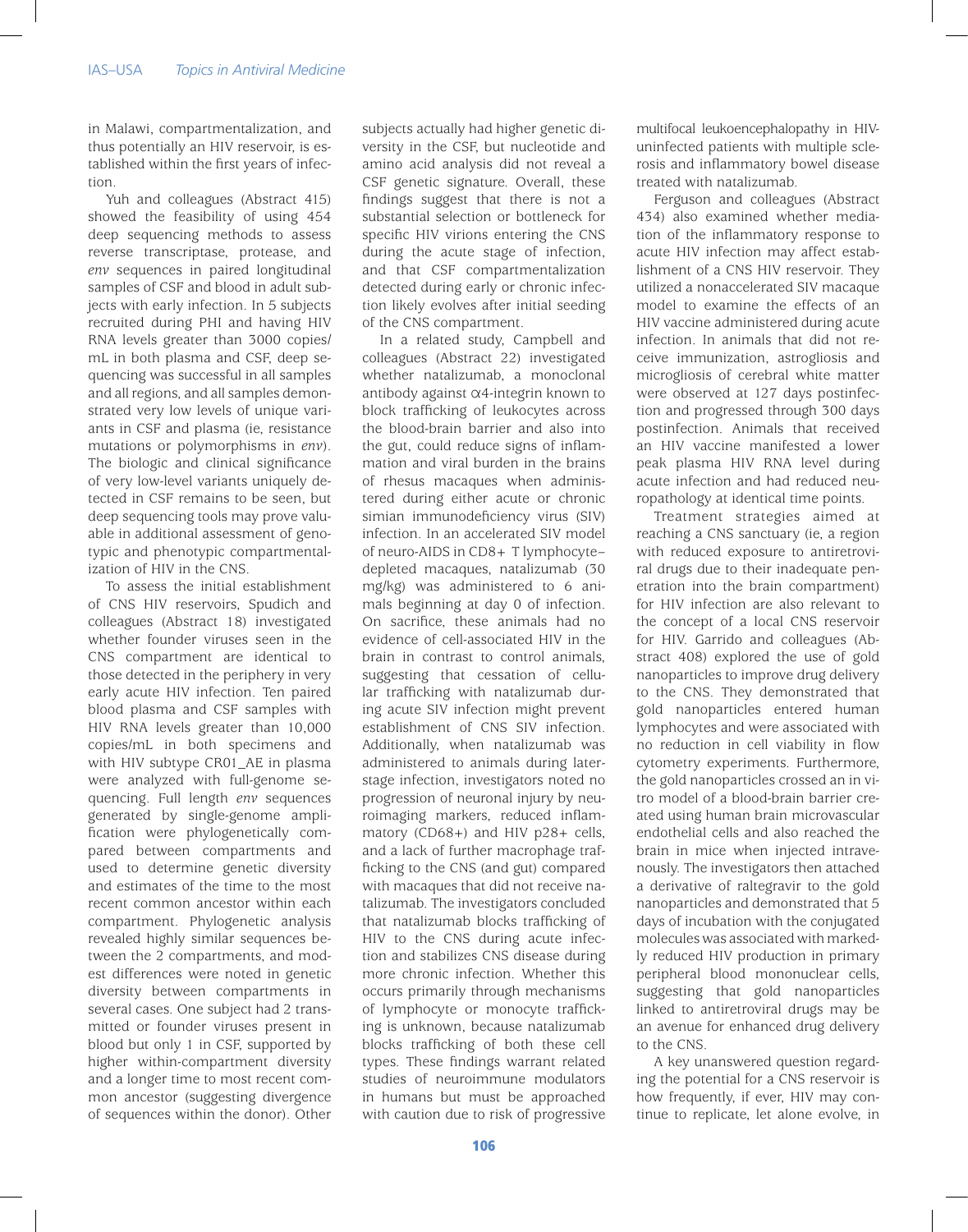the brain in the presence of antiretroviral therapy. Previous reports of symptomatic CNS "escape"**11,12** suggest that in extremely rare cases, HIV produced in the CNS in the context of systemically suppressive antiretroviral therapy may have clinical and biologic consequences. Dahl and colleagues (Abstract 359) initiated a systematic approach to assess whether compartmentalization and viral evolution can occur despite suppressive antiretroviral therapy, using novel methods of single-genome sequencing to derive sequences from the reverse transcriptase gene from large volumes of plasma and CSF. Sixteen amplicons were derived from 11 CSF samples from 5 subjects and compared with pretherapy CSF and plasma samples. Of these, a majority were hypermutants, suggesting replication-incompetent viruses. Pretherapy CSF and plasma sequences showed no compartmentalization, and no changes in sequences were noted in longitudinal sampling on antiretroviral therapy. Further studies should be performed on greater numbers of samples to confirm these findings, which suggest that CSF HIV populations do not evolve in subjects on suppressive antiretroviral therapy.

*Financial Affiliations: Dr Spudich has received travel support from AbbVie, Inc. Dr Ances has no relevant financial affiliations to disclose.*

#### References

- **1.** Edén A, Fuchs D, Hagberg L, et al. HIV-1 jects on suppressive antiretroviral treatment. *J Infect Dis.* 2010;202(12):1819- 1825.
- **2.** Edén A, Hagberg L, Svennerholm B, Price R, Gisslen M. Longitudinal follow up of detectable HIV-1 RNA in cerebrospinal fluid in subjects on suppressive ART [Abstract 488]. 19th Conference on Retroviruses and Opportunistic Infections (CROI). March 5-8, 2013; Seattle, Washington.
- **3.** Letendre S, Marquie-Beck J, Capparelli E, et al. Validation of the CNS penetration–effectiveness rank for quantifying antiretroviral penetration into the central nervous system. *Arch Neurol*. 2008;65(1):65-70.
- **4.** Braithwaite RS, Justice AC, Chang CC, et al. Estimating the proportion of patients infected with HIV who will die of comorbid diseases. *Am J Med.* 2005;118(8):890-898.
- **5.** Valcour V, Shikuma C, Shiramizu B, et al. Higher frequency of dementia in older

HIV-1 individuals: the Hawaii Aging with HIV-1 Cohort. *Neurology*. 2004;63(5):822- 827.

- **6.** Scott JC, Woods SP, Carey CL, Weber E, Bondi MW, Grant I. Neurocognitive consequences of HIV infection in older adults: an evaluation of the "cortical" hypothesis. *AIDS Behav.* 2011;15(6):1187-1196.
- **7.** Heaton RK, Franklin DR, Ellis RJ, et al. HIV-associated neurocognitive disorders before and during the era of combination antiretroviral therapy: differences in rates, nature, and predictors. *J Neurovirol.*  2011;17(1):3-16.
- **8.** Valcour V, Shikuma C, Shiramizu B, et al. Age, apolipoprotein E4, and the risk of HIV dementia: the Hawaii Aging with HIV Cohort. *J Neuroimmunol*. 2004;157(1- 2):197-202.
- **9.** McCutchan JA, Marquie-Beck JA, Fitzsimons CA, et al. Role of obesity, metabolic variables, and diabetes in HIV-associated neurocognitive disorder. *Neurology*. 2012;78(7):485-492.
- **10.** Foley J, Ettenhofer M, Wright MJ, et al. Neurocognitive functioning in HIV-1 infection: effects of cerebrovascular risk factors and age. *Clin Neuropsychol*. 2010;24(2):265-285.
- **11.** Canestri A, Lescure FX, Jaureguiberry S, et al. Discordance between cerebral spinal fluid and plasma HIV replication in patients with neurological symptoms who are receiving suppressive antiretroviral therapy. *Clin Infect Dis.* 2010;50(5):773- 778.
- **12.** Peluso MJ, Ferretti F, Peterson J, et al. Cerebrospinal fluid HIV escape associated with progressive neurologic dysfunction in patients on antiretroviral therapy with well controlled plasma viral load. *AIDS*. 2012;26(14):1765-1774.

#### Conference Abstracts Cited

(by Abstract number)

**18.** Very Early Viral Infection of the Central Nervous System without Evidence of Compartmentalization during Acute HIV-1 Infection (RV254). Serena Spudich, G Kijak, J Ananworanich, M Bose, V Assawadarachai, S Rattamanee, E Sanders-Buell, V Valcour, Kim, S Tovanabutra, and RV254/SEARCH 010 Study Group.

**19.** Neuropsychological Performance in Acute HIV: Determinants of Baseline Performance and Effects of Immediate ART. Idil Kore, J Ananworanich, V Valcour, J Fletcher, D Suttichom, P Mangum, L Jagodzinski, J Kim, S Spudich, and RV254/SEARCH 010 Study Group.

**20.** A Randomized, Controlled Trial of a Central Nervous System-targeted ART Strategy for HIV-associated Neurocognitive Disorders. Ronald Ellis, F Vaida, S Letendre, R Haubrich, R Heaton, A McCutchan, M Cherner, A Umlauf, N Sacktor, and D Clifford.

**21.** Regional Brain Atrophy Is Associated with Mitochondrial Dysfunction and Elevated Mitoals. K Kallianpur, M Gerschenson, T Umaki, D Chow, B Nakamoto, D Libutti, M Lopez, J Taylor, L Marotz, and Cecilia Shikuma.

**22.** VLA-4 Treatment Blocks Virus Traffic to the Gut and Brain Early, and Stabilizes CNS Intissier, A MacLean, T Burdo, S Westmoreland, G Gonzalez, E-M Ratai, and K Williams.

**23.** Central Nervous System Compartmentalization of HIV-1 Subtype C Variants Early and Late in Infection in Young Children. Christa Buckheit Sturdevant, A Dow, C Jabara, S Joseph, G Schnell, N Takamune, M Mallewa, R Heyderman, A Van Rie, and R Swanstrom.

**178LB.** Distribution and Antiviral Activity in Cerebrospinal Fluid of the Integrase Inhibitor, Dolutegravir: ING116070 Week 16 Results. Scott Letendre, A Mills, K Tashima, D Thomas, S Min, S Chen, I Song, S Piscitelli, and extended ING116070 Study Team.

**359.** Sequencing of the HIV-1 Population in Cerebrospinal Fluid during Suppressive Therapy. Viktor Dahl, M Gisslen, J Peterson, W Shao, S Spudich, R Price, and S Palmer.

**373.** Integrated HIV DNA and Associated Histiocyte Marker mRNA in Autopsy Samples of Non-lymphoid Tissue Including the Central Nervous System. Benjamin Gelman, T Chen, J Lisinicchia, and A Rice.

**402.** Incidence, Risk Factors, and Neurocognitive Impact of Cerebrospinal Fluid Viral Escape: Longitudinal Analysis of the Central Nervous System HIV ART Effects Research and HIV Neurobehavioral Research Program Cohorts. Ignacio Perez-Valero, S Letendre, R Deutsch, R Heaton, D Clifford, J McArthur, S Morgello, B Gelman, A Collier, I Grant, and CHARTER and HNRP Study Groups.

**403.** Maraviroc Intensification in Virally Suppressed HIV Subjects Leads to Improvement in Neurocognitive Test Performance and Declines in Immune Activation. Lishomwa Ndhlovu, T Umaki, G Chew, M Agsalda, K Amina, N Hanks, B Nakamoto, J Barbour, B Shiramizu, and C Shikuma.

**404.** Rates and Stability of HIV-associated Neurocognitive Disorders among Adults on cART and Suppressed Plasma Viral Load: Prospective Results from the Ontario HIV Treatment Network Cohort Study. Sean Rourke, J Gill, T Bekele, A Carvalhal, J McCombe, A Rachlis, M Atkinson, C Kovacs, T Marcotte, S Letendre, and OCS Cohort Study.

**405.** Central Nervous System Penetration Effectiveness Score Better Correlates with Cognitive Performance of HIV+ Patients after Accounting for Drug Susceptibility of Plasma Virus. Massimiliano Fabbiani, P Grima, B Milanini, A Mondi, M Colafigli, R Gagliardini, R Cauda, MC Silveri, A De Luca, and S Di Giambenedetto.

**406.** Protease Inhibitor Mono-therapy Is Not Associated with a Higher Rate or a Different Pattern of Neurocognitive Impairment than Triple Drug Therapy. Ignacio Perez-Valero, A Gonzalez-Baeza, M Estebanez, N Stella-Ascariz, J Mingorance, C Bayon, M Lagarde, F Pulido, A Borobia, J Arribas, and PICASSO Study Group.

**407.** Long-term Efavirenz Use Is Associated with Worse Neurocognitive Functioning. Scott Letendre, F Vaida, D Croteau, D Clifford, A Collier, B Gelman, J McArthur, D Simpson, R Heaton, I Grant, and CHARTER Group.

**408.** Gold Nanoparticles to Improve Drug Delivery to the Central Nervous System. Carolina Garrido, N Dahl, C Simpson, J Bresee, D Feldheim, C Melander, and D Margolis

**410.** Similar Cognition Outcomes after 24 zanavir/Ritonavir-experienced HIV+ Subjects or Those Simplifying to Abacavir/Lamivudine + Atazanavir. Kevin Robertson, P Maruff, D Wohl, L Bhatti, C Small, H Edelstein, H Zhao, D Margolis, L Ross, M Shaefer, for AS-SURE EPZ113734 Study Team.